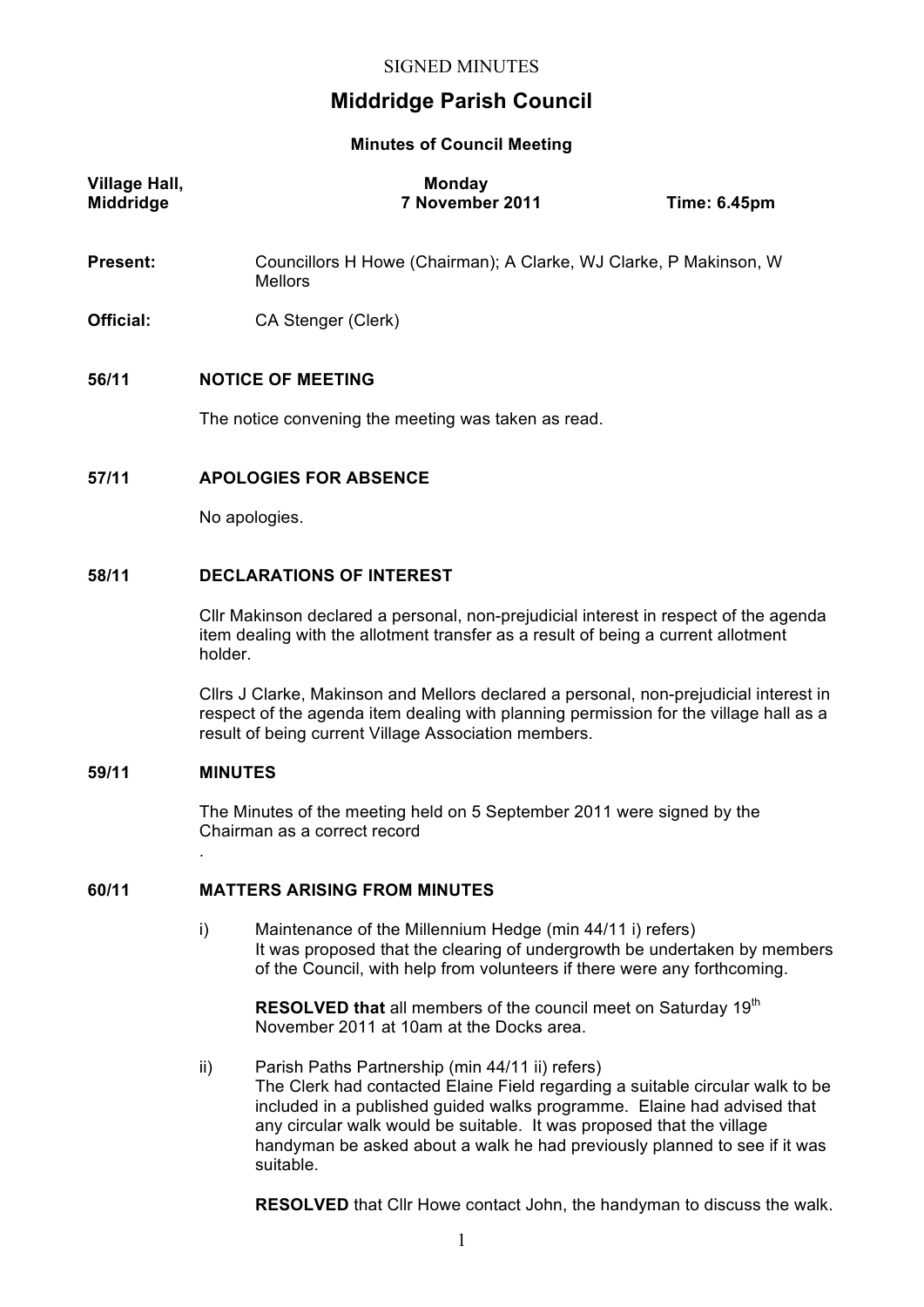## **61/11 ACCOUNTS FOR PAYMENT**

Members considered a schedule of Accounts for Payment, with additional invoices received from SE Landscaping for grass cutting in October, Complete Weed Control for clearing vegetation during the year, JWS Powerwash for bus shelter cleaning in October, and reimbursement of the Clerk for a Tesco voucher purchased for the Bugler for Remembrance Sunday.

**RESOLVED** that the following accounts be approved for payment:-

| C Stenger             | Reimbursement for voucher         | £ 10.00 |
|-----------------------|-----------------------------------|---------|
| SE Landscaping        | Grass cutting - September         | £188.00 |
| SE Landscaping        | Grasscutting - October            | £188.00 |
| <b>BDO</b>            | External Audit - re-issued cheque | £180.00 |
| <b>JWS Power Wash</b> | <b>Bus Shelter Cleaning</b>       | £ 30.00 |
| <b>CDALC</b>          | 3C's Training Event - Clerk       | £ 27.00 |
| Royal British Legion  | Remembrance Day Wreath            | £ 25.00 |

The issue of authorised signatures was discussed. The Clerk had looked into having all Councillors authorised and had been told that, although the maximum is usually 3, it is possible to have more at the account manager's discretion. The necessary forms had been received but the Clerk had received confliction information from staff at the Newton Aycliffe branch of Barclays. It was proposed that the Clerk visit the Bishop Auckland branch to speak to an account manager to discuss the issue further.

**RESOLVED** that the Clerk attend the Bishop Auckland branch of Barclays to speak to a Community Account manager.

#### **62/11 GROUNDS MAINTENANCE & GENERAL REPAIRS**

i) Village Green Trees

Cllr Clarke reported that Durham County Council had given permission for the crown lifting of the trees on the village green. It was proposed that the Clerk contact three contractors to gain quotes for the work to be carried out.

**RESOLVED** that the Clerk contact 3 contractors to request quotes for the crown lifting work, to be submitted by 31 December 2011 for consideration at the January Parish Council meeting.

ii) Grass cutting

It was proposed that quotes for grass cutting for 2012/2013 be sought from three contractors.

**RESOLVED** that the Clerk contact 3 contractors to request quotes for grass cutting for 2012/13, to be submitted by 31 December 2011 for consideration at the January Parish Council meeting.

iii) Parish Paths Partnership The Parish Paths vegetation clearance work was now complete and had been invoiced. The Clerk was requested to contact Elaine Field to request a form to complete for the refund of the cost of the works.

**RESOLVED** that the Clerk contact Elaine Field to obtain and complete the relevant paperwork.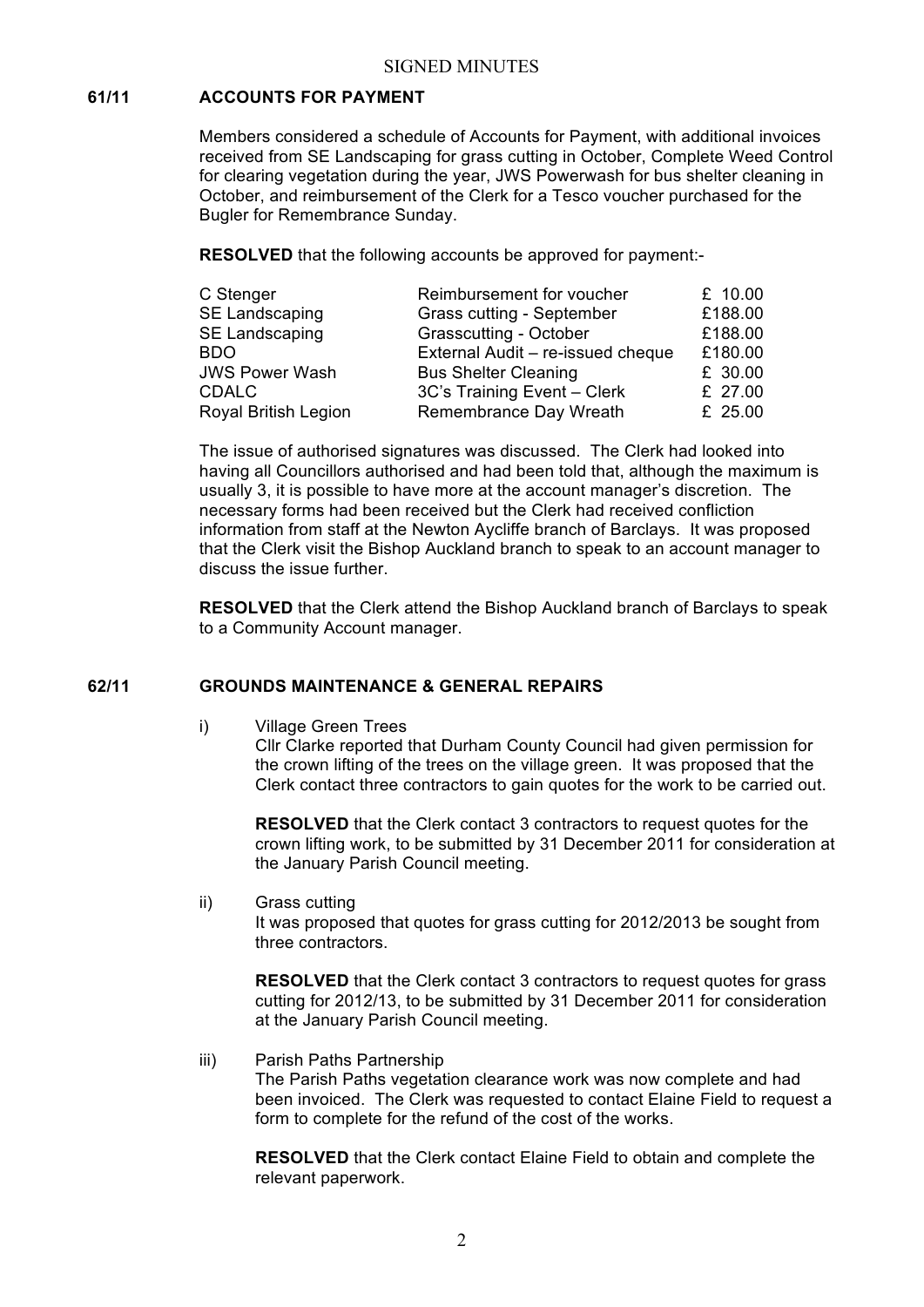#### SIGNED MINUTES

## **63/11 PROPOSED DISPOSAL OF ALLOTMENTS BY DURHAM COUNTY COUNCIL, MIDDRIDGE**

An emergency meeting had been held with Fiona Bullen to discuss the intended disposal of the paddock behind the allotments, after an email had been received stating Durham County Council's intention to auction the land, and also the transfer of the allotments themselves. Members made clear their view that all the land should be transferred to the Parish Council and Fiona agreed to look into matters further. However, there had been no further progress reported to date and no contact from Fiona, despite requests. It was proposed that the Clerk try again to contact Fiona to get an update.

**RESOLVED** that the Clerk contact Fiona again to further request progress details.

#### **64/11 PLANNING APPLICATIONS**

A planning application for the installation of solar panels to the Hall roof had been submitted by Middridge Village Association. Members agreed that no objections to the application would be made.

**RESOLVED** that the application be noted.

## **65/11 CHILDREN'S' PLAY AREA**

Consideration was given to the Clerk's monthly inspection report regarding the condition of the play area and equipment. There were no major issues but one of the toddler swing seats seemed to be developing a crack. It was proposed that Cllr Clarke investigate further. A delayed copy of Zurich's 2011 annual inspection had been received and showed no defects or issues, but did mention strimmer damage to the wooden structures housing the swings. It was again proposed that Cllr Clarke inspect this.

**RESOLVED** that Cllr Clarke inspect the Play Area with respect to the above issues.

## **66/11 C35 NEWTON AYCLIFFE TO SHILDON ROAD-TRAFFIC CALMING**

At the PACT meeting PC Matt Stasiak had advised that Mr Straugheir had reported that the outcome of the traffic monitoring, coupled with the fact that there had been no accidents, meant that the village did not warrant speed signs/monitors. PC Stasiak was to request that Mr Straugheir attend the next PACT meeting to discuss the issue further, and also going to research the possibility of getting funding for a 'speed visor'. There was going to be more traffic monitoring with visible police cars. It was noted that rumble strips had been installed on the western approach – there was no consultation regarding this but the installation was welcomed.

#### **67/11 G.A.T.C./MIDDRIDGE AREA ACTION PARTNERSHIP FEEDBACK**

Cllr A Clarke reported that there was a GAMP Forum on Tuesday 22 November at 6pm, at the Youth Centre, Newton Aycliffe, in order to decide the three priorities for coming year. There was also a GAMP Board meeting scheduled to be held in Middridge Village Hall on Tuesday 29 November.

**RESOLVED** that the report be noted.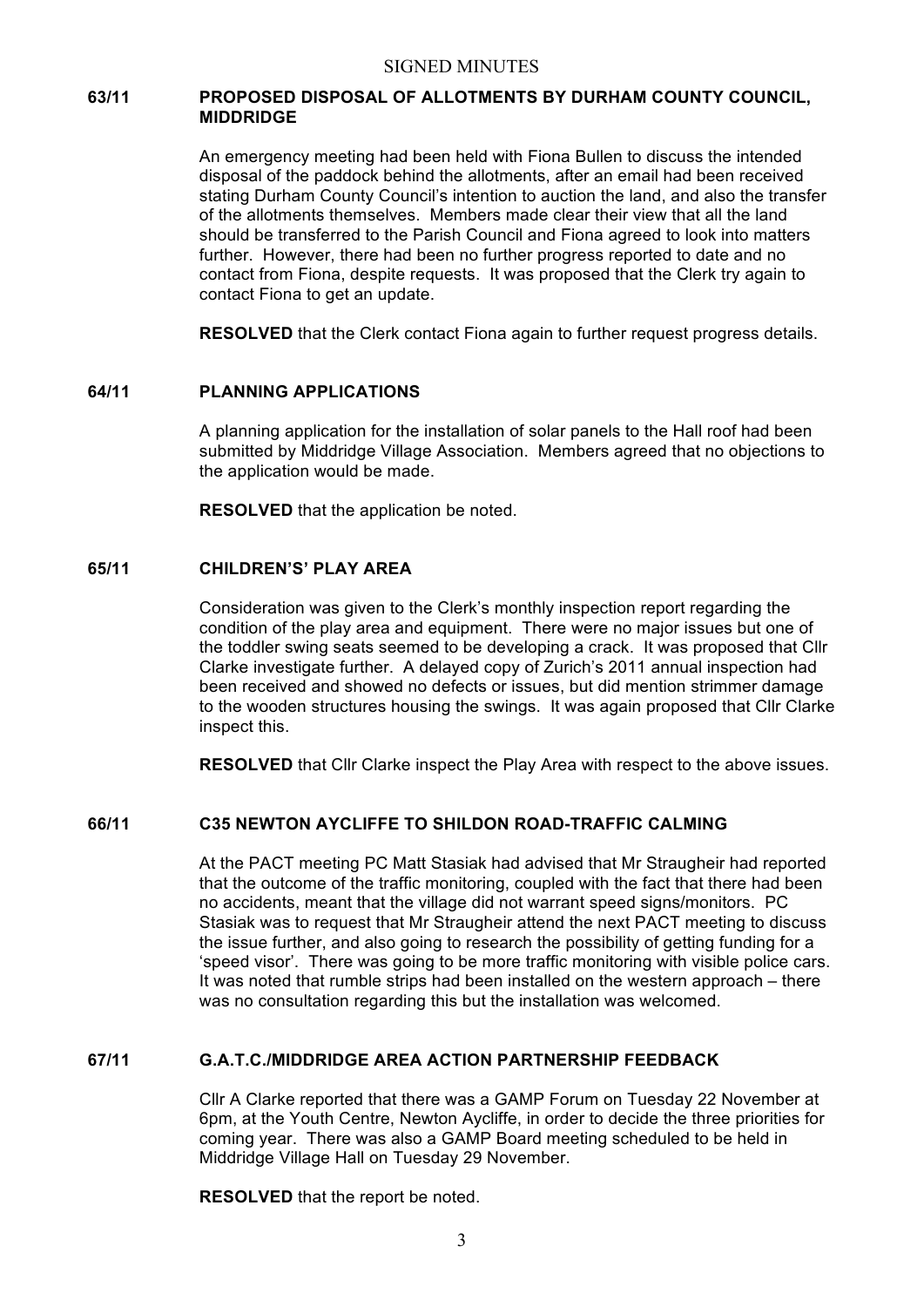## **68/11 FUTURE EVENTS**

#### i) Remembrance Sunday

Cllrs Clarke apologised in advance as they could not attend the service. It was proposed that Cllr Howe, as Chairman, lay the wreath on behalf of the Parish Council. A gift voucher had been obtained to be presented to the bugler for attending. Thanks were given to Cllr Makinson for cleaning the war memorial.

**RESOLVED** that Cllr Howe lay the wreath.

ii) Christmas Celebrations

The Clerk had contacted Lyndhurst Nurseries to order a cut tree for erection on the green, and completed the relevant order form for Durham County Council Neighbourhood Services to dress the tree at the appropriate time. Cllr J Clarke had completed a Tree Week application form for funding for a permanent fir tree after contacting Lyndhurst Nurseries for information and a price - £150 for a 3 metre tree and a further £50 to plant up. If successful, the tree would be sited very near to the current site.

## iii) Queen's Diamond Jubilee

After further research regarding the purchase of an outdoor clock it was proposed that a simpler option was the purchase of a weather vane for mounting on the roof of the Village Hall. It was also proposed that all children aged 16 and under resident in the village be provided with a souvenir to commemorate the Diamond Jubilee, possibly a commemorative coin.

**RESOLVED** that the Clerk research the purchase of a suitable weather vane and design a form to gain information on the number and names of children in the village in order to purchase souvenirs.

#### iv) Community Cinema

The film showing at the Village Hall was well attended and was deemed a success.

## **69/11 DATA PROTECTION ACT 1998 – COUNCILS AND COUNCILLORS**

Information had been provided by CDALC that suggested some Parish Councils should be registered with the ICO due to holding personal information regarding residents etc. After discussion members deemed that Middridge Parish Council did not hold such information and there was therefore no need to register at present. However, it was proposed that Cllr Mellors look into the matter further.

**RESOLVED** that Cllr Mellors look into the issue of the Data Protection Act further.

## **70/11 GENERAL CORRESPONDENCE**

The Council considered the email log, detailing all emails received by the Clerk, and the following correspondence:

• Shildon Civic Carol Service – invitation

**RESOLVED** that the invitation for the Chairman to attend be accepted.

• Registered Traders Scheme – request for help with advertising scheme.

**RESOLVED** that the scheme be advertised and for the Clerk to contact to request posters and leaflets.